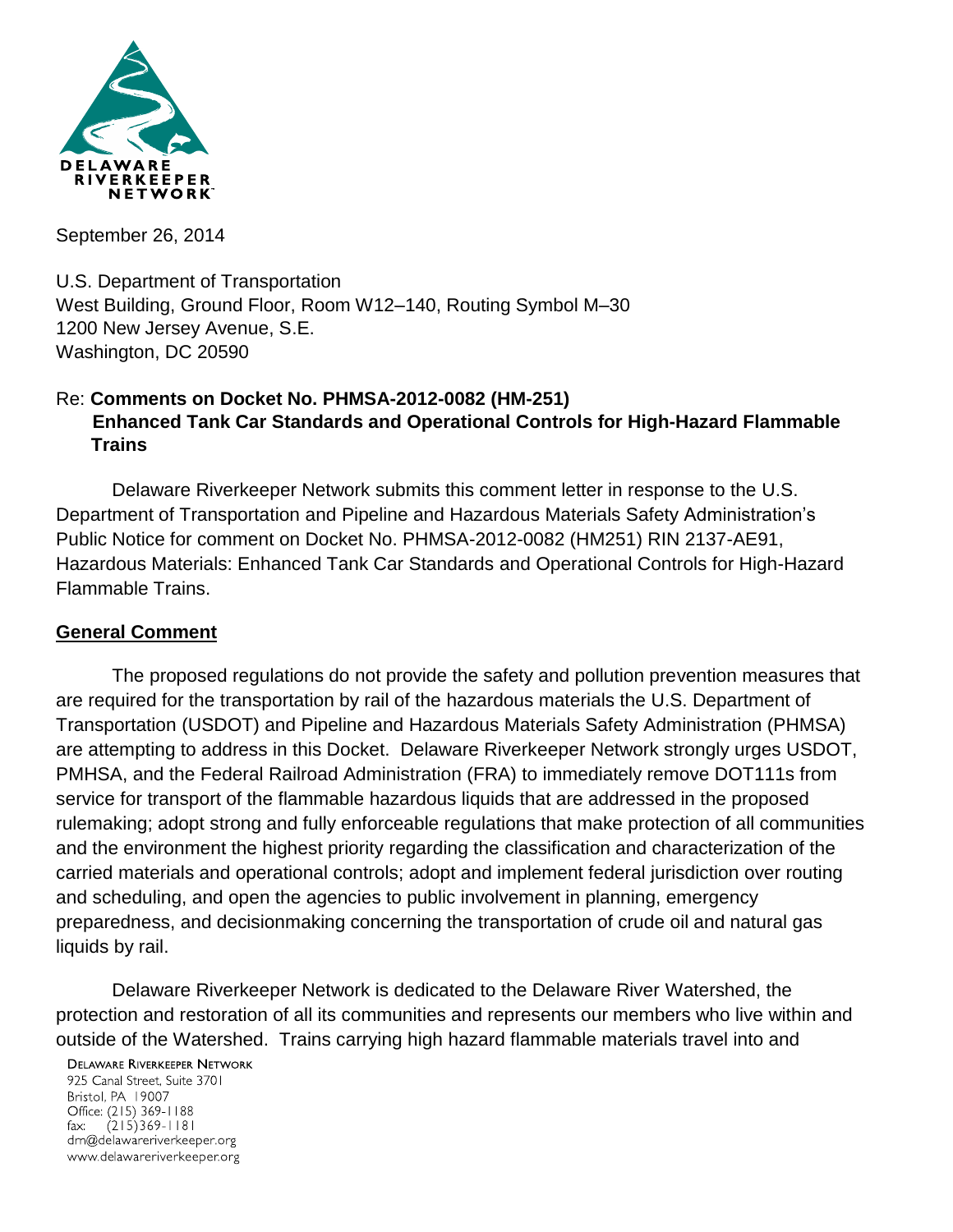through the Watershed. Some unit trains deliver these materials to processing and refining facilities within the Delaware River Watershed; some trains deliver these materials to terminals or rail yards here; some materials are transported further to markets by trains, pipelines, or shipping. The marked increase in trains carrying crude oil and flammable liquids such as ethanol has resulted in new hazards for Watershed communities, exposing people and the environment to heightened risks.

On January 20, 2014 seven cars from a 101-car CSX freight train derailed in Philadelphia on the Schuylkill Arsenal Railroad Bridge over the Schuylkill River, just above its confluence with the main stem Delaware River. Six of the cars were carrying crude oil. The derailed train cars dangled from the bridge for a week before crews were able to right them. The rivers are the water supply source for the Greater Philadelphia region, serving 1.5 million residents with water each day. This incident woke up Philadelphians, who were largely unaware that this high hazard crude was being transported every day through the City.

One destination for unit trains in Philadelphia, Philadelphia Energy Solutions (PES), recently expanded and accepts two unit trains of up to 120 cars per day, seven days a week. According to the Philadelphia Chamber of Commerce the facility is the largest oil refining complex on the Eastern Seaboard, the largest crude by rail facility in the U.S. and, according to CSX, the largest customer for crude oil produced from North Dakota's Bakken Shale. PES processes between 330 and 350 barrels of oil per day<sup>1</sup> and is expanding further in the coming months, expecting to greatly increase train traffic. Together with the three other largest refineries in the Delaware River Port region (Monroe Refinery in Delaware County, PBF Refinery in Paulsboro, New Jersey, and the Delaware City, Delaware refinery) 862,000 bpd of oil are refined<sup>2</sup>.

The Delaware River Watershed hosts many other oil and gas hub facilities that are connected to and utilize rail for oil and gas liquids at one point of transport or another on both sides of the river such as the newly expanded Eddystone Rail Yard, gas processing facilities, pipeline junctures, the Delaware River Port system, and additional terminals and refineries that are undergoing refurbishing as shale oil and gas production increases and the industry searches for transportation and markets. Rail tank cars carry crude oil and flammable liquids such as ethanol throughout the Watershed in the states that flow to the river - New York, New Jersey, Pennsylvania and Delaware. This increased train traffic with this highly volatile and pollutantladen material means that the Delaware River Watershed and the regions connected to it are being exposed to unacceptable safety hazards and environmental pollution because adequate regulations are not in place.

The increase in oil train and ethanol accidents since the traffic and volumes has increased and the contents have changed is alarming. Some of the notable accidents are documented in the proposed rulemaking at Executive Summary Table 3 of the proposed rulemaking. There are many more spills, accidents, fires and derailments that are not listed there; 119 incidents involving

<sup>2</sup> http://www.blankrome.com/index.cfm?contentID=37&itemID=3214

<sup>1</sup> http://news.gpcc.com/2014/03/a-conversation-with-phil-rinaldi-of-philadelphia-energy-solutions/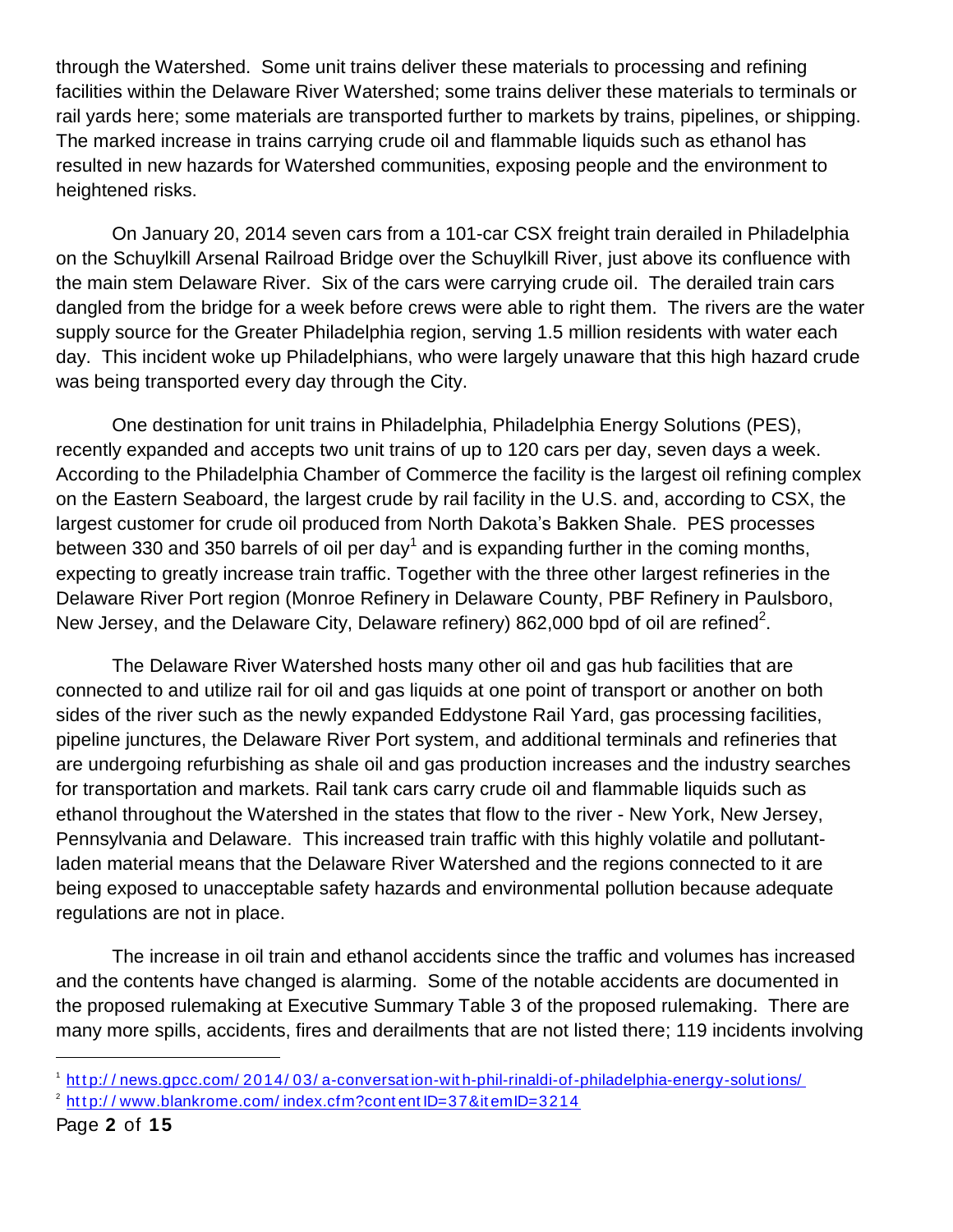crude-by-rail mishaps occurred in 2013<sup>3</sup>. These incidents have increased the amount of oil spilled as well as other pollutants. According to PHMSA, more than 1.15 million gallons of crude oil was spilled from rail cars in over 35 tank car accidents in 2013, which is more oil than was spilled in the prior 37 years combined. Especially when oil enters a stream or river, it can significantly harm water quality, species and their habitat, and can have human health effects.

Hazardous substances in crude oil can pollute water supplies when spilled. An example is benzene, a known carcinogen, which polluted groundwater to toxic levels as the result of a crude oil train derailment on May 9, 2014 in La Salle, Colorado. It was reported by EPA that months later benzene levels measured 144 parts per billion (the federal standard is 10 ppb).<sup>4</sup>

The danger of crude-by-rail is compounded by the high volatility level of Bakken crude, the source of much of the oil traveling through the Watershed. A report released in July 2014 by PHMSA and the Federal Railroad Administration (FRA) analyzed crude oil from the Williston Basin of North Dakota ("Bakken crude") which concluded that the volatility level is high with "…a high gas content, low flash point, a low boiling point and high vapor pressure".<sup>5</sup> The report concluded that due to the volatility, "…there is an increased risk of a significant incident involving this material due to significant volume that is transported, the routes and the extremely long distances it is moving by rail".<sup>6</sup> Since the Bakken crude oil has a higher degree of volatility than other crude oil in the United States, it is more likely to ignite and catch fire in an accident.

The use of DOT111 cars to transport this more highly volatile and flammable crude oil raises the likelihood of a catastrophic event, prompting the recommendations for tank car upgrades in the rulemaking. An illustration of the proposed changes graphically explains the various upgrades under consideration in the report recently issued by the U.S. Government Accountability Office (GAO) on crude-by-rail safety.<sup>7</sup> The National Transportation Safety Board (NTSB) found "…that DOT-111 tank cars are inadequately designed to prevent punctures or breaches and that the catastrophic release of hazardous materials can be expected when derailments involve DOT-111 cars".<sup>8</sup> According to the GAO report, PHMSA, FRA, and the Association of American Railroads (AAR) have all done further research and agree with NTSB and local government, the rail industry and rail suppliers that the current DOT111 cars are

<sup>&</sup>lt;sup>3</sup> US Government Account ability Office, *OIL AND GAS TRANSPORTATION, Depart ment of Transport at ion Is* Taking Actions to Address Rail Safety, but Additional Actions Are Needed to Improve Pipeline Safety, GAO-14-667, August 2014, p. 34. http://www.gao.gov/products/GAO-14-667

<sup>4</sup> Halsne, Chris, Derailed: Railroad delays first responders on riverside oil spill" , 9.22.2014. http://kdvr.com/2014/09/22/derailed-railroad-delays-first-responders-on-riverside-oil-spill/

<sup>&</sup>lt;sup>5</sup> PHMSA and FRA, "Operation Safe Delivery", 7.23.14, p. 16 http://1.usa.gov/1uiDFPT  $6$  lbid.

<sup>7</sup> US Government Account abilit y Office, *OIL AND GAS TRANSPORTATION, Depart ment of Transport at ion Is Taking Act ions t o Address Rail Safet y, but Addit ional Act ions Are Needed t o Improve Pipeline Safet y* , GAO-14-667, August 2014, Figure 8, p. 42. http://www.gao.gov/products/GAO-14-667

 $\degree$  lbid, p. 40.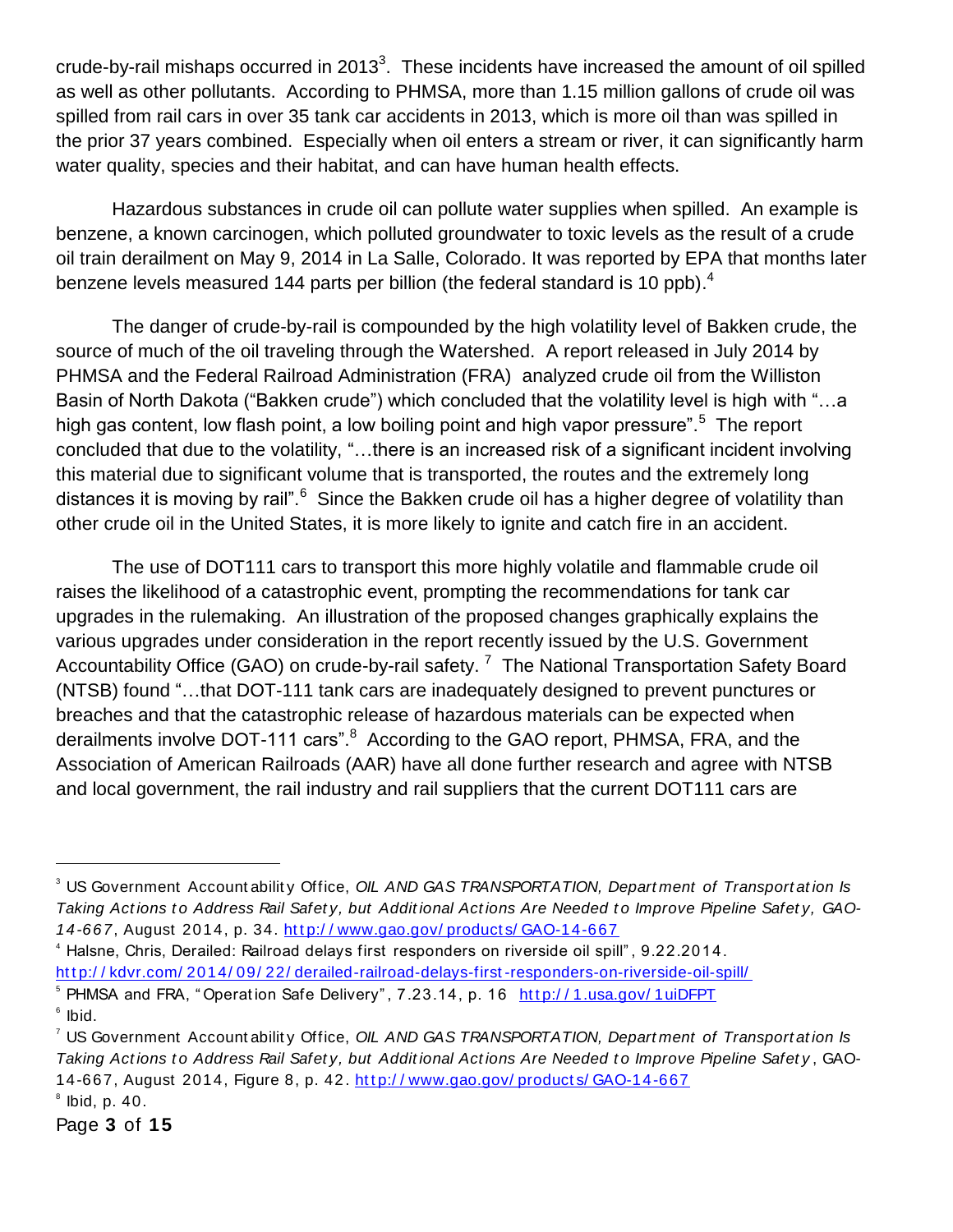inappropriate for these materials and that tank car design must be improved and new standards included in regulation.<sup>9</sup>

Each day two unit trains approximately 120 cars long deliver Bakken crude to PES in Philadelphia, carrying up to about 3.6 million gallons of oil on each train<sup>10</sup>. The most commonly used tank cars for this local delivery are DOT111s and, as detailed at Table 8 of the Proposed Rulemaking, the current fleet nationwide is dominated by DOT111s. These trains travel over 1500 miles from North Dakota, halfway across the nation, through countryside and numerous communities, ending in the densely populated city of Philadelphia (population of 1.5 million) where hundreds of thousands of residents and workers are likely within the  $\frac{1}{2}$  mile evacuation zone should there be a catastrophic accident.

Transportation of Bakken crude by rail and flammable liquids such as ethanol have increased nationwide in recent years and is expected to continue to increase, forecasting a sustained and immediate need for improved safety standards. As stated in the proposed rulemaking at Executive Summary page 5, crude-by-rail has increased 423% between 2011 and 2012 and in 2013 the number of rail carloads of crude oil surpassed 400,000. This is because of the marked increase in the extraction and production of domestic shale oil, primarily Bakken crude from North Dakota and Montana, according to a letter from U.S. Senators to the Senate's subcommittee on transportation.<sup>11</sup> Bakken Shale oil production is expected to continue to increase from the current 1 million barrels of oil per day (MMb/d) to approx.1.4 MMb/d by 2016**<sup>12</sup>** . 67% of it was moved by rail and that is expected to rise steeply as production increases. Ethanol production has also steeply increased, swelling the number of rail carloads of ethanol from 292,000 in 2008 to 409,000 in 2011, a 40% increase, as documented in the proposed rulemaking at Executive Summary, page 11.

The threat of pollution releases that will harm water, air, communities and human health, the safety issues that plague communities along oil train routes in our Watershed, and the need for protective federal regulation regarding operation, management, and planning are primary reasons Delaware Riverkeeper Network is submitting this comment.

### **Comments on Specific Sections**

### Definition of High Hazard Flammable Train is Unacceptable

The proposed definition of High Hazard Flammable Train (HHFT) as a single train containing 20 or more tank carloads of Class 3 flammable liquid material is extremely and wrongly limiting and provides a loophole for trains carrying highly dangerous tank carloads by avoiding application of

 $^{\circ}$  Ibid, p. 42-43.

 $10$  Ibid, p. 31.

<sup>&</sup>lt;sup>11</sup> Letter from 16 U.S. Senators to U.S. Senate Committee on Appropriations Subcommittee on Transport at ion, Housing, and Urban Development , and Relat ed Agencies dat ed 4.4.2014.  $12$  http://northdakot apipelines.com/us-willist on-basin-oil-production/and

http://northdakotapipelines.com/presentations/ August 7, page 2.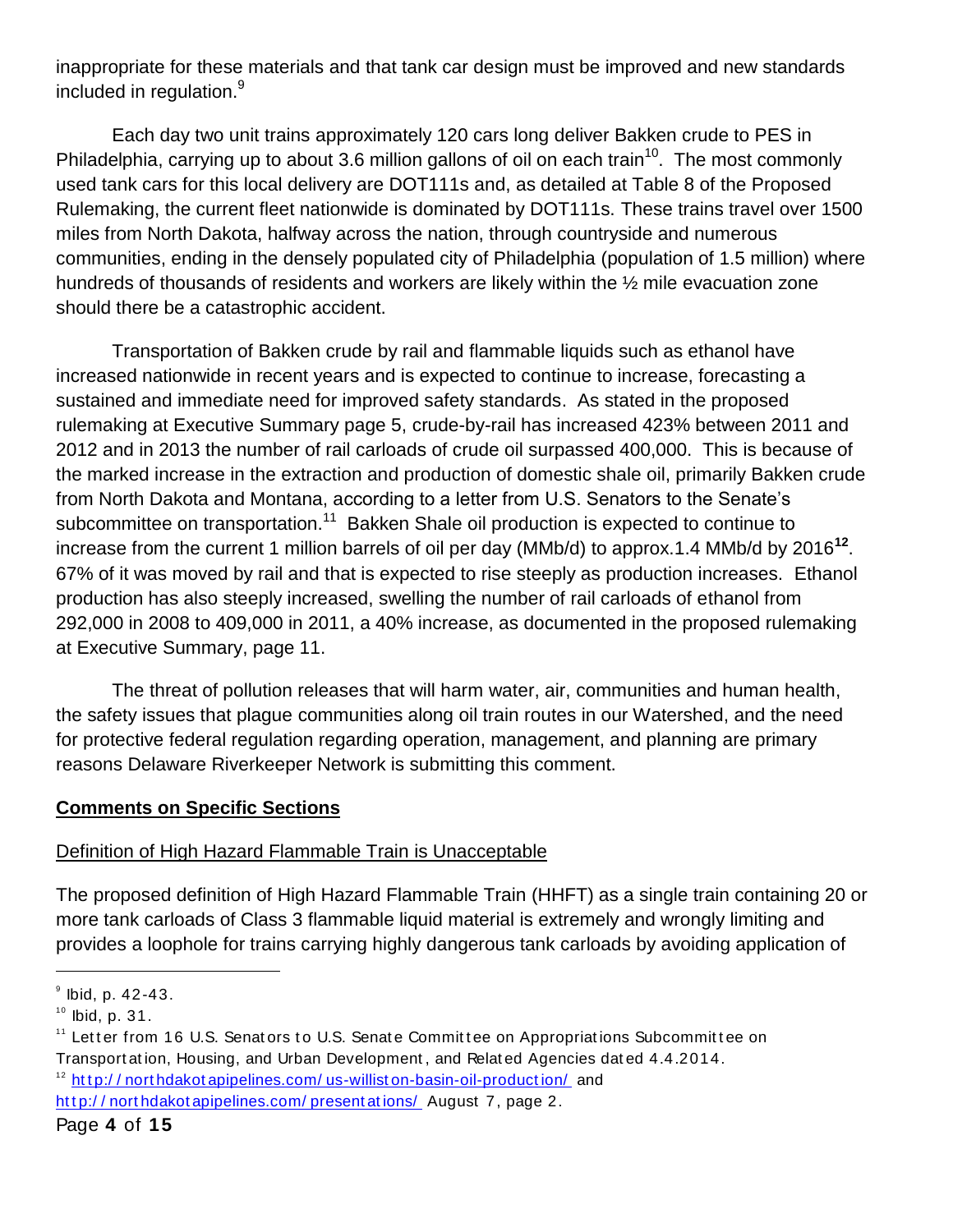upgraded standards and regulations. Regarding the number of cars in the HHFT definition, trains with fewer than 20 tank cars are a substantial threat and can cause far-reaching damages when oil is spilled, an explosion occurs or when a fire erupts.

PHMSA states that even one tank car poses a risk of a considerable oil spill (35,000 gallons) and five tank cars on average will release about 84,000 upon rupture, at Table 22, p, 143 in the proposed rulemaking. In addition, even one tank car rupture and crude oil spill can release other toxic materials into the environment. An example is the previously mentioned crude oil train derailment on May 9, 2014 in La Salle, Colorado where six cars derailed and one tank car broke open, releasing 7,000 gallons of crude oil. EPA found months later that benzene levels measured 144 parts per billion (the federal standard is 10 ppb).<sup>13</sup>

In the Regulatory Impact Analysis for this rulemaking, it is stated that "…any catastrophic event will stem from a derailment resulting in the damage of 5 or more tank cars."<sup>14</sup> The economic impacts of a pollution incident or fire resulting from a one car derailment are also great and are a burden that can be avoided. For example, the clean-up costs of *one* accident alone are estimated to total at least \$180 million.

A loophole that gives a pass to a train with 19 cars or under of these highly hazardous materials (representing about 665,000 gallons of oil) in substandard tank cars with minimal operational controls and poor monitoring and the loophole allowing other hazardous materials such as heavy crude oil to escape these proposed regulations is simply unacceptable.

Regarding the requirement that the definition applies to Class 3 flammable liquid material, this allows trains with cars combined with different highly hazardous materials to avoid applicability of the proposed rulemaking as long as the number of Bakken crude or ethanol cars is no greater than 19. This wrongly exposes the public and environment to hazards that could and should be avoided. The Association of American Railroads (AAR) CIRCULAR NO. OT-55-N issued in August 2013 redefined "key trains" to apply to 20 car loads of any combination of hazardous material. This is a more protective definition and should be included in this rulemaking.

PHMSA states that by not including the Division 2.1 (flammable gas) material and combustible liquids in the proposed definition, DOT111s will continue to be used for flammable liquids and combustible liquids when not part of a HHFT. This wrongly allows heavy crude oil such as tar sands and other hazardous materials to continue to use the substandard DOT111s, unnecessarily exposing the public and environment to the hazards of pollution incidents and accidents. It is known that the adverse impacts of heavy crude, especially tar sands which is more viscous and

<sup>&</sup>lt;sup>13</sup> Halsne, Chris, Derailed: Railroad delays first responders on riverside oil spill", 9.22.2014. http://kdvr.com/2014/09/22/derailed-railroad-delays-first-responders-on-riverside-oil-spill/

<sup>&</sup>lt;sup>14</sup> Draft Regulat ory Impact Analysis, [Docket No. PHMSA-2012-0082] (HM-251), Hazardous Materials: Enhanced Tank Car St andards and Operat ional Cont rols for High-Hazard Flammable Trains; Not ice of Proposed Rulemaking, Depart ment of Transport at ion Pipeline and Hazardous Mat erials Safet y Administ rat ion, July 2014, p. 192.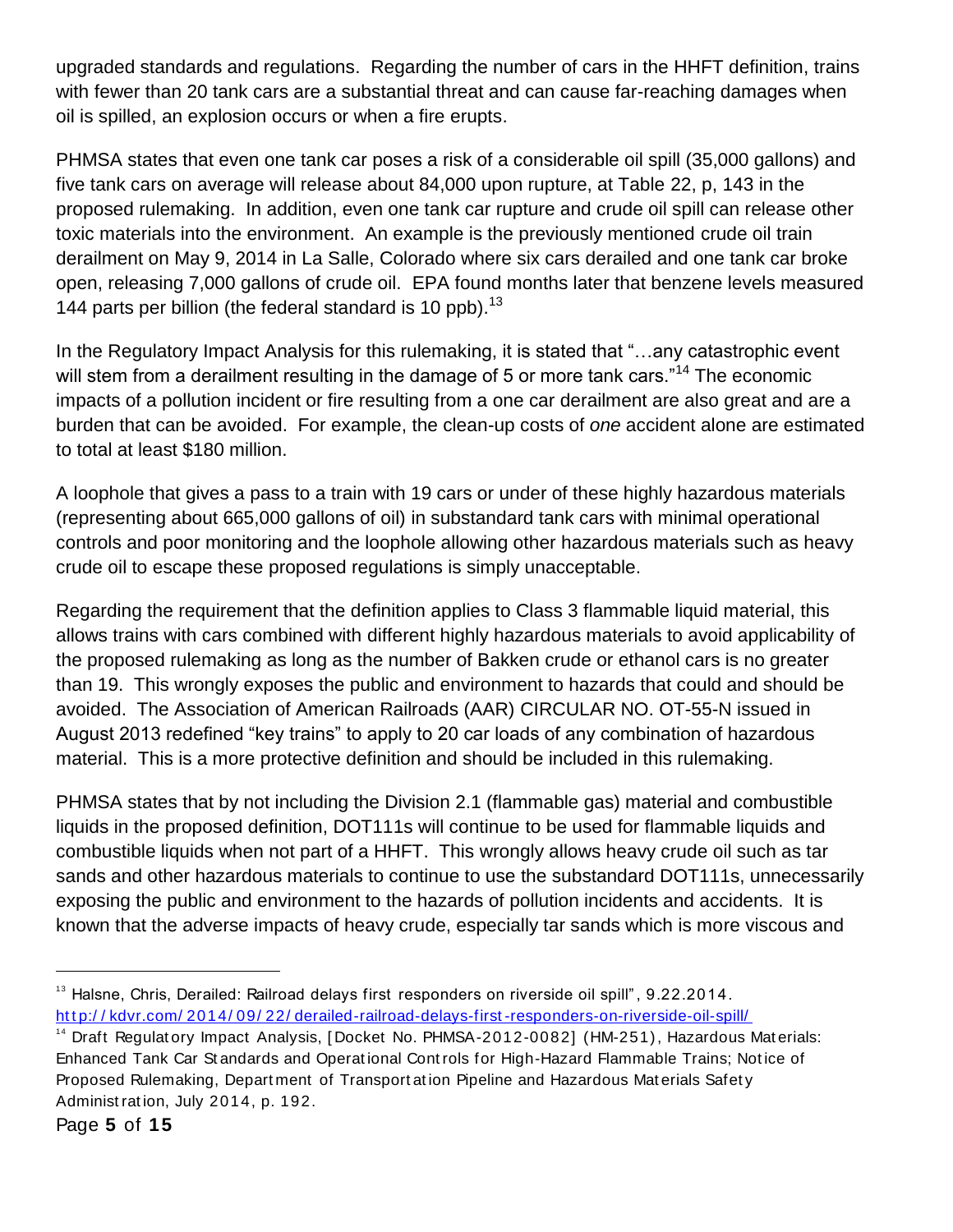"sticky" than other crudes that are carried within North America by rail, can be devastating to the environment, especially wetlands and waterways. Tar sands often is carried into the U.S. as diluted bitumen which is highly corrosive, acidic and loaded with natural gas liquid condensate, with an elevated risk of igniting or exploding in an accident.<sup>15</sup> A highly toxic gas, hydrogen sulfide, which can be deadly, can be produced by a diluted bitumen explosion, threatening communities with a catastrophic pollution event that includes risk by inhalation. Benzene, polycyclic aromatic hydrocarbons, and other hazardous with very dangerous human health effects are also found in diluted bitumen.<sup>16</sup> The coating of the river bottom by a Canadian tar sands spill (an Enbridge pipeline break, not a rail accident) in the Kalamazoo River in July 2010 resulted in thirty-five miles of the river being closed for clean-up for two years and, four years later the river is still not fully cleaned. In 2013 U.S.E.P.A. estimated that 180,000 gallons of oil still needed to be recovered.<sup>17</sup> More recent spills in Michigan and Arkansas show tar sands oil is much more toxic and difficult to clean up than conventional crude.<sup>18</sup>

The loophole that is being created by this rulemaking allowing heavy crude and other hazardous materials to continue to use DOT111s and to escape this rulemaking is irresponsible and shortsighted. The benefits of including Division 2.1 (flammable gas) material and combustible liquids in the proposed definition will be increased safety, increased avoidance of pollution events and accidents, and an outcome that allows PHSMA to reach its mission of preventing hazardous material releases and reducing the probability and quantity of these releases.

The proposed definition can be expected to result in many trainloads posing catastrophic threat to the environment and public health and burdening communities with loss of economic value of natural resources that are adversely impacted and costing multi-millions of dollars. The definition for HHFT should be rewritten to apply to any train with one tank car or more of hazardous material.

# Notification to State Emergency Response Commissions (SERC) of Petroleum Crude Oil **Transportation**

The rulemaking proposes to codify an Emergency Restriction/Prohibition Order (Docket No. DOT-OST-2014-0067- "Order"). This is a mistake and will keep essential information about HHFTs from local governments, emergency agencies, first responders, and the public. This will lead to less preparedness and effectiveness in response to emergencies and will also lead to exposure of the public and the environment to pollution and accidents that could be avoided.

The Order only requires notification to SERCs if a single train is carrying 1,000,000 gallons or more of Bakken crude oil within the United States. The U.S. Environmental Protection Agency's threshold of 1,000,000 gallons as set in the Federal Oil Pollution Prevention regulation (40 CFR

<sup>&</sup>lt;sup>15</sup> http://www.nrdc.org/energy/tarsandssafetyrisks.asp

 $16$  Ibid.

<sup>&</sup>lt;sup>17</sup> http://www.epa.gov/enbridgespill/community.html

<sup>&</sup>lt;sup>18</sup> http://tarsandssolutions.org/tar-sands/spills-and-leaks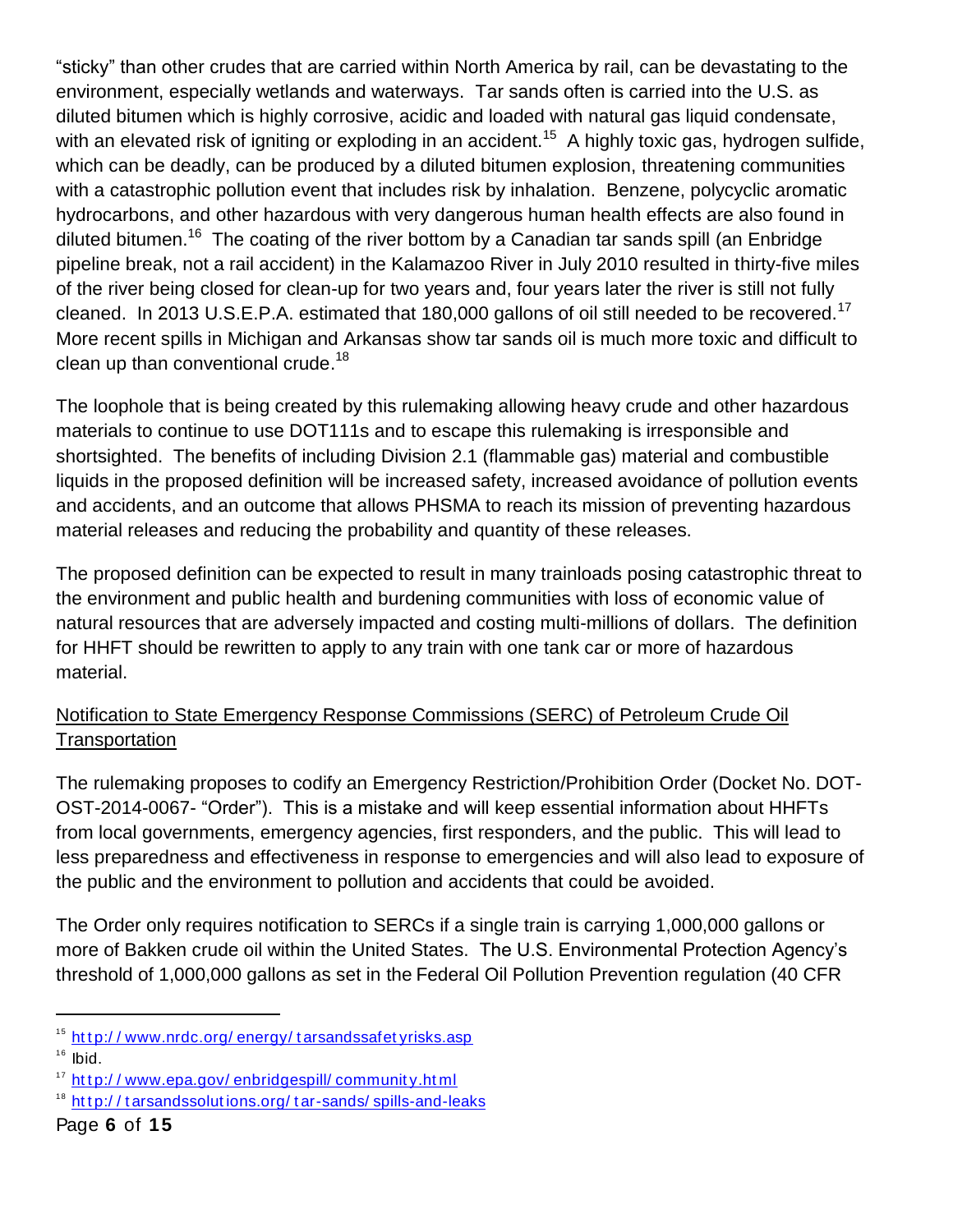part 112) applies to stationary facilities and includes all oil containers, including drums, at the facility. Trains carrying volatile and flammable crude oil are substantially different than such facilities. The risk of a leak or accident is much greater for a rail car because of the nature of rail transport, as demonstrated by the dozens of recent accidents from derailments.

PHMSA states that "…the transportation of any hazardous materials is inherently dangerous, and transporting crude oil can be dangerous if the crude oil is released into the environment because of its flammability" at V(B) page 74 of the proposed rulemaking. PHMSA goes on to explain that the long, heavy trains (over 100 loaded cars) pose greater risks of accidents and fires, the risk of incidents increasing with the volume and length of haul. This should not be a reason to limit the notification to 1,000,000 gallons. As stated above in this comment, one tank car can be a source of substantial adverse impact and certain pollutants in crude oil can cause substantial pollution such as the May 9, 2014 in La Salle, Colorado derailment that resulted in extremely high levels of benzene in the groundwater months after the accident (144 parts per billion) from just 7,000 gallons of crude oil spilled from one tank car. Importantly, PHSMA is allowing many HHFT loads to pass unannounced and does not substantiate how this is protective of the public and environment. All shipments of HHFT and all trains that are carrying one car or more of crude oil should be subject to notification requirements to SERCs, states, agencies and the public.

Notification should be required to SERCs, state Departments of Transportation, Fusion Centers, Tribal Emergency Response Commissions, and local emergency responders to ensure that those responsible for emergency response are informed. USDOT states that they "prefer that this information be kept confidential" at V(B) page 77 of the proposed rulemaking. The former NTSB Chairwoman Deborah Hersman issued a letter that called for greater notification, noting that "…carriers have effectively placed the burden of remediating the environmental consequences of an accident on local communities along their routes"<sup>19</sup> and reiterated in her farewell address that emergency responders cannot respond to worst case scenarios.

An example of the problem of withholding notification from emergency responders is illustrated by the La Salle Colorado crude oil train derailment when six Union Pacific tankers derailed and one broke open, releasing 7,000 gallons of crude oil. Emergency responders, according to the Weld County Emergency Manager, were notified late and not given the information they needed to respond, left scrambling for the exact location and extent of the spill when they could have been on the scene helping to contain the oil.<sup>20</sup>

The public should be allowed to have access to this information in order to be able to make personal decisions about protecting themselves and their families from the risk of exposure to pollution or safety hazards. This information should also be made available to the public via an easily accessible web platform. The website should include everything interested parties need or want to know and everything an emergency response team would want to tell them.

<sup>&</sup>lt;sup>19</sup> Deborah A.P. Hersman, Chairman, National Transportation Safety Board Safety Recommendation letter, January 23, 2014

 $20$  http://www.eenews.net/stories/1059998222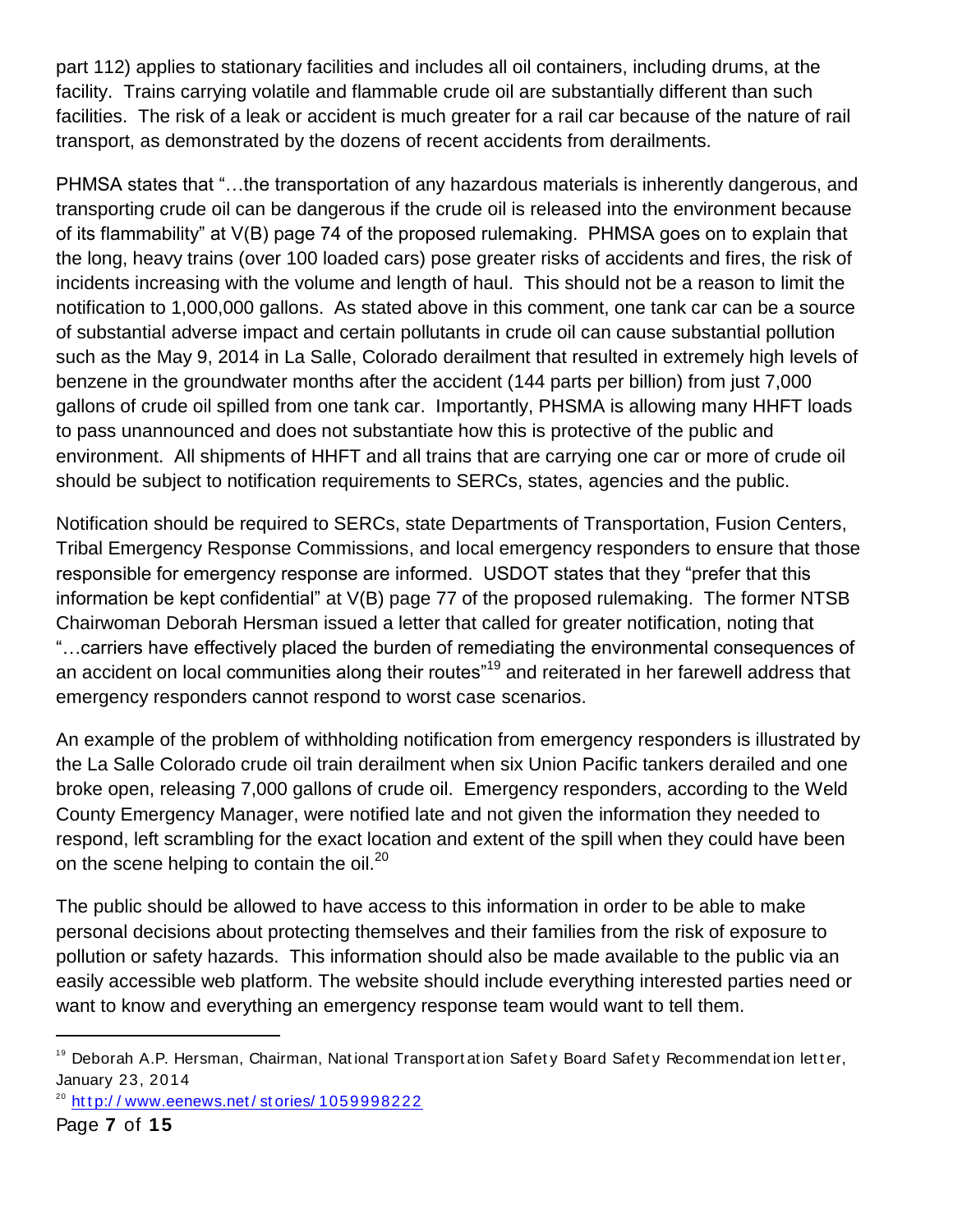An informed public is a more protected public; keeping information about the routes and schedules of hazardous trainloads from those whom live, work and travel in the vicinity of these routes keeps people in the dark and less able to make informed decisions such as place of residence, travel routes, work locations, and other activities that could put a person in jeopardy. This is unjust and victimizes communities along the routes and within danger zones.

For instance, parks, trails and recreational rivers (such as the Schuylkill River Park Trail system in Philadelphia, PA) that are located near or adjacent to train routes that transport crude oil tank cars, especially those within the federally recommended evacuation zone for crude oil fires of ½ mile and within the blast zone of an explosion, attract the public and people should be cognizant of train routes and schedules so they may plan to avoid risks. We do not agree that this information is Security Sensitive Information. The notification requirement should be changed to require notification to and the sharing of information with the public as well as the agencies listed above.

The proposed notification is limited to Bakken crude oil, explaining that crude oil from Manitoba and Saskatchewan is included. However, there are other potential sources of crude oil that are not included but pose equal threats. This is an unjustified limitation and will exempt from notification crude oil that is often transported by rail into the United States from Canada, such as tar sands oil, or other foreign oil that is transported into the U.S. and then offloaded into rail cars. The proposed notification should be expanded to apply to all crude oil sourced from any location.

#### Rail Routing

The proposed routing changes are wholly inadequate. We do support the inspection of tracks and other track safety measures that are included in AAR Circulars and urge implementation and monitoring to ensure their full enforcement. But rail routing that is protective of the public and the environment is not given the attention needed in the proposed rulemaking. The routing of trains away from highly vulnerable areas, such as water supplies and densely populated areas, has the potential to protect large numbers of people and the drinking water upon which the nation relies. PHMSA shies away from regulation of the routing of trains through certain areas yet other federal agencies provide this level of regulation successfully every day. An example is the 2002 Maritime Transportation Security Act, which mandates the US Coast Guard to initiate a substantial formal approval process of 15,000 ship and vessel security plans.

Page **8** of **15** Communities know where the most vulnerable features in their region are located and should have the right to refuse HHFTs and other hazardous trains. Urban centers, reservoirs, groundwater recharge areas, important agricultural basins, parks and wilderness areas and Wild and Scenic Rivers, are all examples of areas that protective routing could avoid. In the present operating scheme, the decisions about routing are in the hands of industrial users, not the government or the public. We urge that USDOT and PHMSA open the issue of whether Bakken crude and other flammable and volatile tank carloads of hazardous materials should be allowed to be carried through vulnerable areas that have the potential for substantial harm should there be a spill or accident and allow communities to participate in the routing decisions that are made. We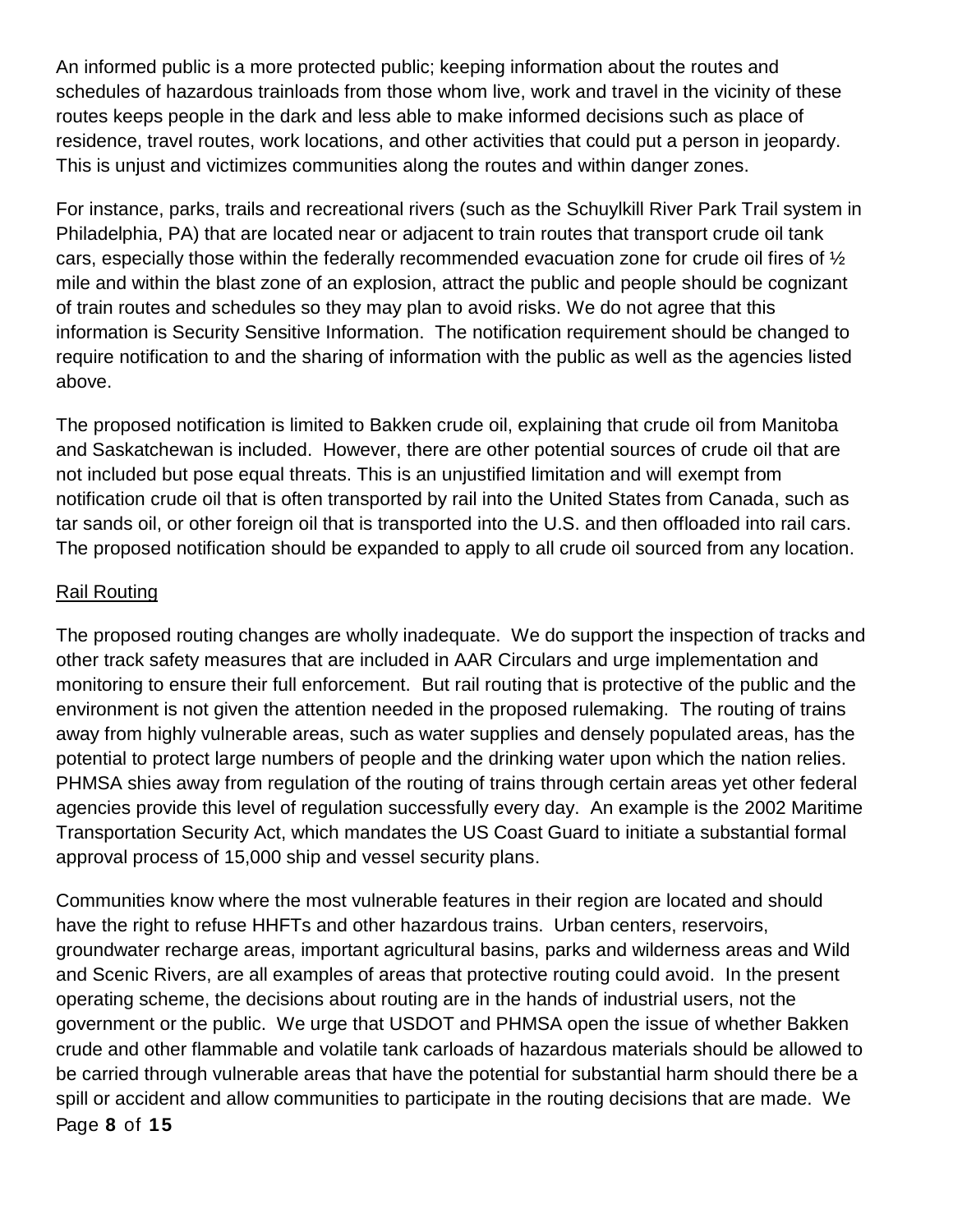also urge USDOT and PHMSA to open the issue of whether or not the United States should receive trains of crude oil from Canada or other locations. This rulemaking should include consideration of government and community-driven routing of trains instead of allowing these decisions to be made by special interests that utilize train routes for their own business benefits.

# Classification and Characterization of Mined Liquids and Gases

Accurate classification and characterization is essential to the effective implementation of these and current regulations. PHMSA stresses throughout the proposed rulemaking that proper classification is essential but is also complex due to the variability of crude oil and the special properties of Bakken crude. PHMSA states that proper classification is needed because it dictates that proper tank cars are used and the correct operational controls are applied at Discussion of Comments and Section by Section Review (D), page 81.

Operation Classification, an effort launched by the Department of Transportation in August 2013 to gain information about Bakken crude with a goal of accurate classification, found current classification methods unreliable. PHSMA and FRA both were concerned that crude oil classification has been done by loading facilities according to Safety Data Sheets which were found to be out of date with unverified information and descriptions too general to be useful. The ranges used in the Safety Data Sheets for the values of various constituents in the crude crossed the thresholds that define Packing Groups 1, 2, and  $3<sup>21</sup>$ , confusing further the proper classification. Compounding the difficulty is the wide natural variability of crude oil and the fact that oil from various wells and locations are often mixed in tank carloads, leading to further variability. Clearly, it is imperative that SDS sheets are not used for classification.

However, uncertainty regarding sampling and testing methods and analyses used to classify and characterize Bakken crude remains due to lack of needed action by USDOT and PHMSA. PHMSA has not recommended the adoption of a uniform mandatory standard for testing crude oil in the proposed regulations. NTSB has recommended that testing and characterization be required that will accurately account for the contents being shipped. Yet a standard has not been included in the rulemaking and the development of that standard will not occur simultaneously with the adoption of these regulations, constituting a major failing of this proposed rulemaking.

PHMSA's Operation Safe Delivery Update concludes that Bakken crude oil has a high volatility level with a high gas content, a low flash point, a low boiling point and high vapor pressure due to its higher concentrations of light end hydrocarbons. This leads to the increased risk of accidents, as stated above in this comment.

The lack of a specific uniform standard and lack of a requirement that vapor pressure testing be required (as recommended by Robert Fronczak of AAR at a NTSB hearing) not only risks that accidents may occur due to the lack of applications of correct regulations but also opens pathways of pollution because these materials can release pollutants during regular operations as well as

Page **9** of **15**  $21$  Class 3 Packing Groups are defined as: 1 - great danger, 2 - medium danger, and 3 – minor danger.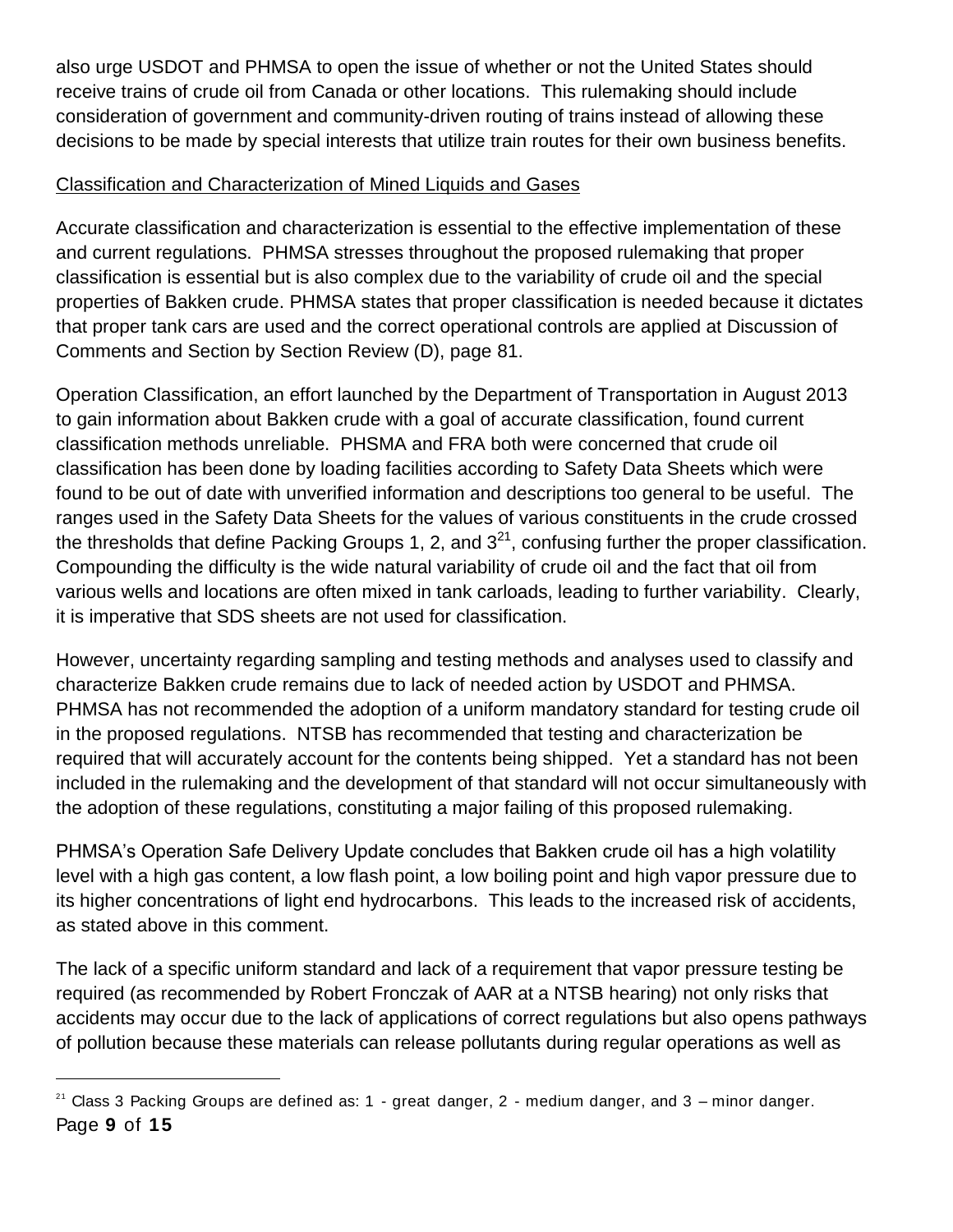accidents. Some of these pollution incidents will occur due to overloading, overfilling, and lack of safe release of vapors. FRA notes the under-reporting of overloaded tank cars and a low number of one-time movement approvals that are required when tank outage is compromised. This leads to the increased likelihood of a leak from valve fittings or the manway when the tank becomes shell-full according to PHMSA at II.A. page 22 in the proposed rulemaking. PHMSA points out that FRA's data shows 98% of non-accident releases of crude oil involved loaded tank cars.

This means that a pathway of pollution is opened for the release of the tank car contents, often during transport, as stated by PHMSA at II.A. page 23 in the proposed rulemaking. It was also noted by PHMSA that commenters reported that internal tank surfaces, manways, valves and fittings showed severe corrosion in some tank cars used for crude oil transport. PHMSA states that chemicals used in hydraulic fracturing (fracking) may cause corrosion. It is very important that testing and sampling is required of individual batches of crude oil that has been extracted using fracking chemical formulas to accurately characterize the material. This also requires the operators who extract the shale oil to fully disclose the formulas being used in the fracking process to the agency and requires accurate records to be kept of this information, despite the fact that this information is considered protected from disclosure as a trade secret by fracking companies and drillers. Otherwise, why severe corrosion is occurring will remain unknown, as well as how to avoid it and prevent pollution releases. Also, if all constituents of the contents are known, gaskets, special O-rings, interior coating of tank cars and other construction specifications can be employed to resist corrosion.

The description in the rulemaking at Discussion of Comments and Section by Section Review (D), page 87 describing the various actions that PHMSA has taken with the American Petroleum Institute (API) regarding classification is less than reassuring. While we understand that USDOT and PHMSA want the input of the industry, the process described sounds more like a logjam than a productive process. It appears that API is developing the standard, not the government and in the meantime, DOT has agreed to a hands-off policy by not proposing a testing standard. The testing data that is being collected by the operators during the described process does not have to be retained and shared with PHMSA or USDOT, inexplicably allowing for lack of verifiable and reliable records.

There is simply no good reason given that a testing standard has not been developed and included in this rulemaking. As PHMSA states itself, proper characterization and classification is the foundation of effective regulation of crude-by-rail. The testing measures offered in the rulemaking are inadequate. We urge that this rulemaking be revised to require the adoption a uniform and mandatory testing standard, that vapor testing be required, and testing protocols that require each batch of material to be tested before being moved and, as necessary, during transport. This is needed to ensure that the crude oil physical properties and the chemicals they may contain due to fracking and the mixing of batches of oil are accurately characterized so that they can be correctly classified. Alternatively, an emergency order should be issued with a uniform and mandatory testing standard for characterization and classification of mined liquids and gases.

Page **10** of **15**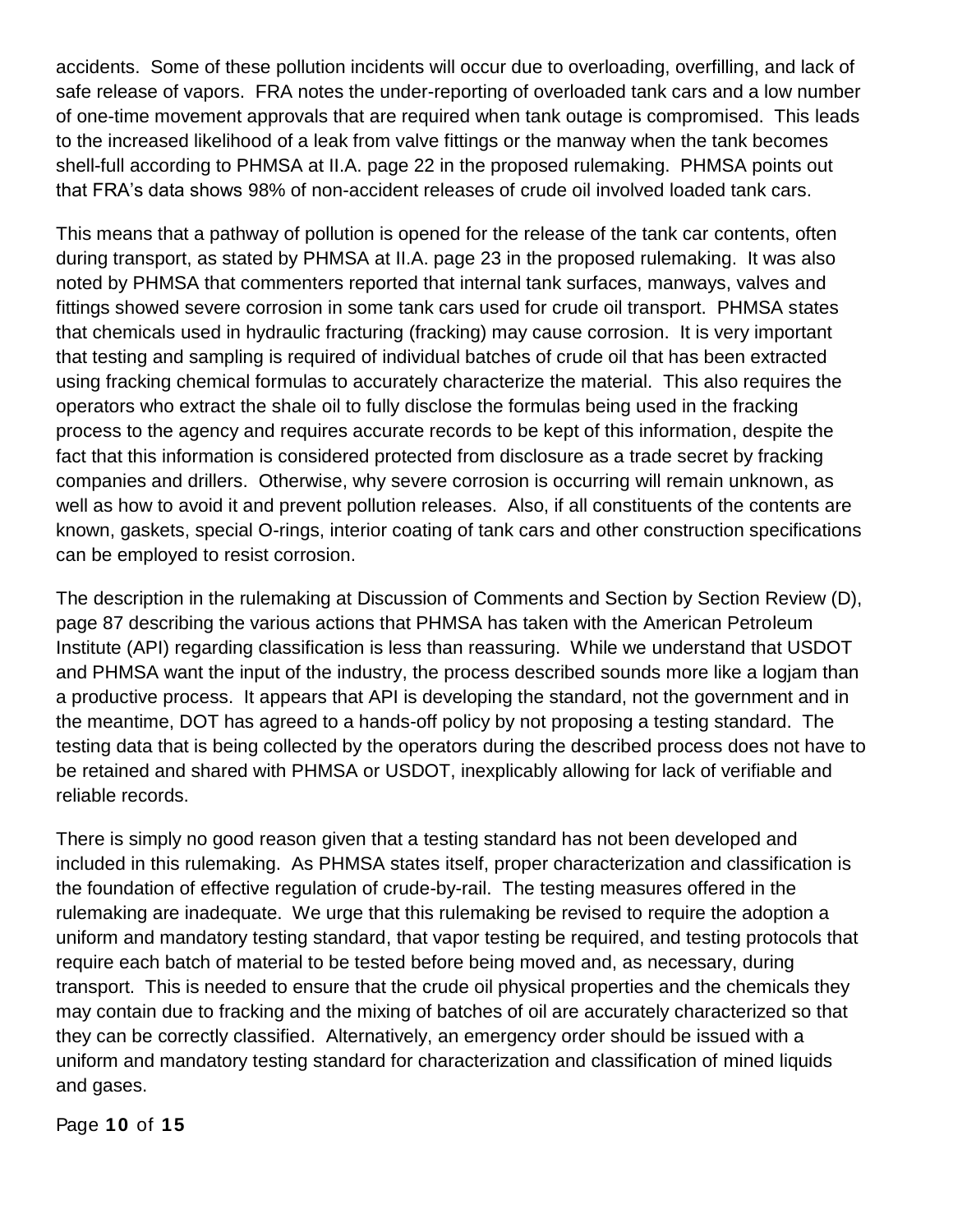# Additional Requirements for HHFT

# *Speed Restriction (a)*

The proposed speed restrictions are inadequate. PHMSA makes it clear that speed is a factor in derailments<sup>22</sup> and speed increases the possibility of the puncture of tank cars in a derailment. Yet the reduction of speed relies on as-yet unsettled braking requirements and seems to be largely influenced by what the operators say about increases in cost imposed by slowing trains down. After the Lac Megantic catastrophe in Quebec Canada in 2013, it is impossible to understand why every precaution regarding speed and braking is not being proposed in this rulemaking. Six of the derailments shown in Table 3 occurred at speeds in excess of 40 mph.

Speeds are voluntarily limited by the industry to 50 mph, which PHSMA points out is seen as acceptable by the majority of commenters. No new restrictions on speed are included in the proposed rulemaking and the suite of options that are proposed do not offer adequate safety benefits. In fact, the proposed rulemaking allows a 50 mph speed for HHFT if they meet the enhanced tank car standards, which is no improvement over the self-recommended industry standard. Yet it is documented by PHMSA that speed is a key factor in the severity of crude tank car accidents.

PHMSA also proposes three options for trains with cars not meeting the newer enhanced standards, without any basis for these classes of protection. The only option that should be considered is that the standard applies to all trains operating in all areas, not based on travel through "high threat urban areas" or areas with a 100K+ population. There are many resources and populations throughout the routes that these trains travel that need the protection of slower speed trains. Any increase in cost should be borne by the industry and considered to be the cost of doing business.

Speed limits should be based on protection of people and the environment and should be less than 40 mph. Ten of the accidents described in Table 3 of the proposed rulemaking were traveling at speeds greater than 30 mph, two were traveling between 20 and 30 mph and only one occurred at less than 20 mph. We urge that the rulemaking be revised to include a speed restriction applicable to all geographic locations of 20 mph or less.

# *Alternative Brake Signal Propagation Systems (b)*

It is clear that improved braking systems are needed and PHMSA seeks out comments in this rulemaking about how to improve brakes on HHFTs. Unfortunately, the proposed rulemaking does not provide the braking requirements that are needed and they are not required in a timely way. PHMSA recommends options for braking systems for HHFTs: electronic controlled

 $22$  "The laws of physics indicate that if an accident occurred at 40 mph instead of 50 we should expect a reduction of kinetic energy of 36%", reducing the severity of an accident by 36%, at proposed rulemaking at Discussion of Comments and Section by Section Review E(a).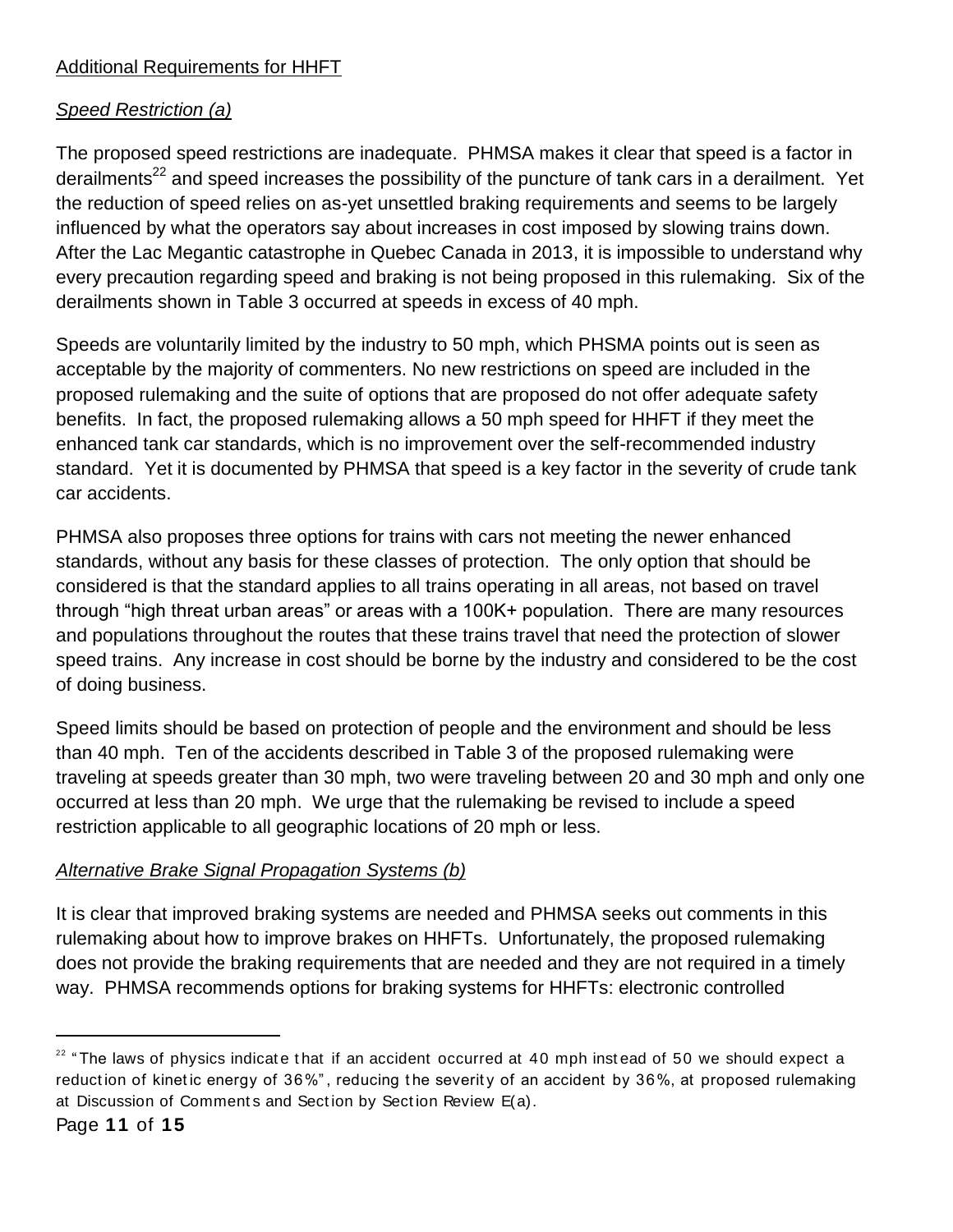pneumatic brakes, a two-way end of train device, or distributed power. They cite API's input and FRA simulations as the basis for the options. However, there is no conclusive recommendation for what braking system is the most effective for the transport of Bakken crude and ethanol. Also proposed is a phased-in approach that allows inadequate brakes to continue to be used, posing a significant safety threat. A recommendation that is effective to slow and stop a train carrying these flammable liquids not only to mitigate the severity of an accident. Providing redundancy is necessary to achieve braking safety, therefore electronically controlled pneumatic brakes - which PHMSA concludes will provide greater protection than the other two options - and a two-way EOT device should be required so as not to rely solely on the EOP. We urge the most protective braking systems available to avoid speed and stop trains in the case of danger or derailment and that these brakes are required under an emergency order to be issued by DOT that mandates immediate implementation.

### New Tank Cars for HHFTs

It is universally agreed that DOT111s are substandard cars for the transport of Bakken crude and ethanol, Class 3 flammable liquids. However, the recommendations in the proposed rulemaking do not require needed protective tank car specifications and they do not provide it in a timely way.

USDOT must immediately ban the use of DOT111s for hazardous materials, particularly for the flammable and corrosive materials that are the subject of this rulemaking. This should be accomplished by executive order rather than delayed through this rulemaking process.

DOT111s should not be allowed to stay in service for any crude oil as is planned for reasons discussed above in this comment. The Combustible Liquid Exception should be removed because it will allow potentially dangerous flammable crude to continue to be transported. While it is understood that PHMSA is attempting to incentivize the removal of volatile gases prior to shipment by processing in the field, there is no reason to expect that as an outcome, there is no presented rationale for why flammable liquids with a flash point at or above 38 degrees C is a safe threshold, and because there is not established standard for testing for vapor included in this proposed rulemaking. Further, we lack confidence that effective oversight and implementation of this exception is in place, based on the poor performance of the industry and the implementing agency programs to accomplish accurate characterization and classification under the current regulatory system.

We do not support the performance standard proposal. There is no explanation of the system of approval for tank cars that meet performance standards and it does not appear that these reviews and approvals of alternative tank car designs will be available for review by the public. We consider public analysis and review to be of utmost importance to provide the agency with independent input that has the potential to improve agency decisionmaking. Furthermore, it is our experience that often the allowance for performance standards to be met instead of prescribed construction specifications leads to a loophole due to lack of agency ability to keep up with the reviews, especially when innovation is being sought. Often the industry ends up providing the

Page **12** of **15**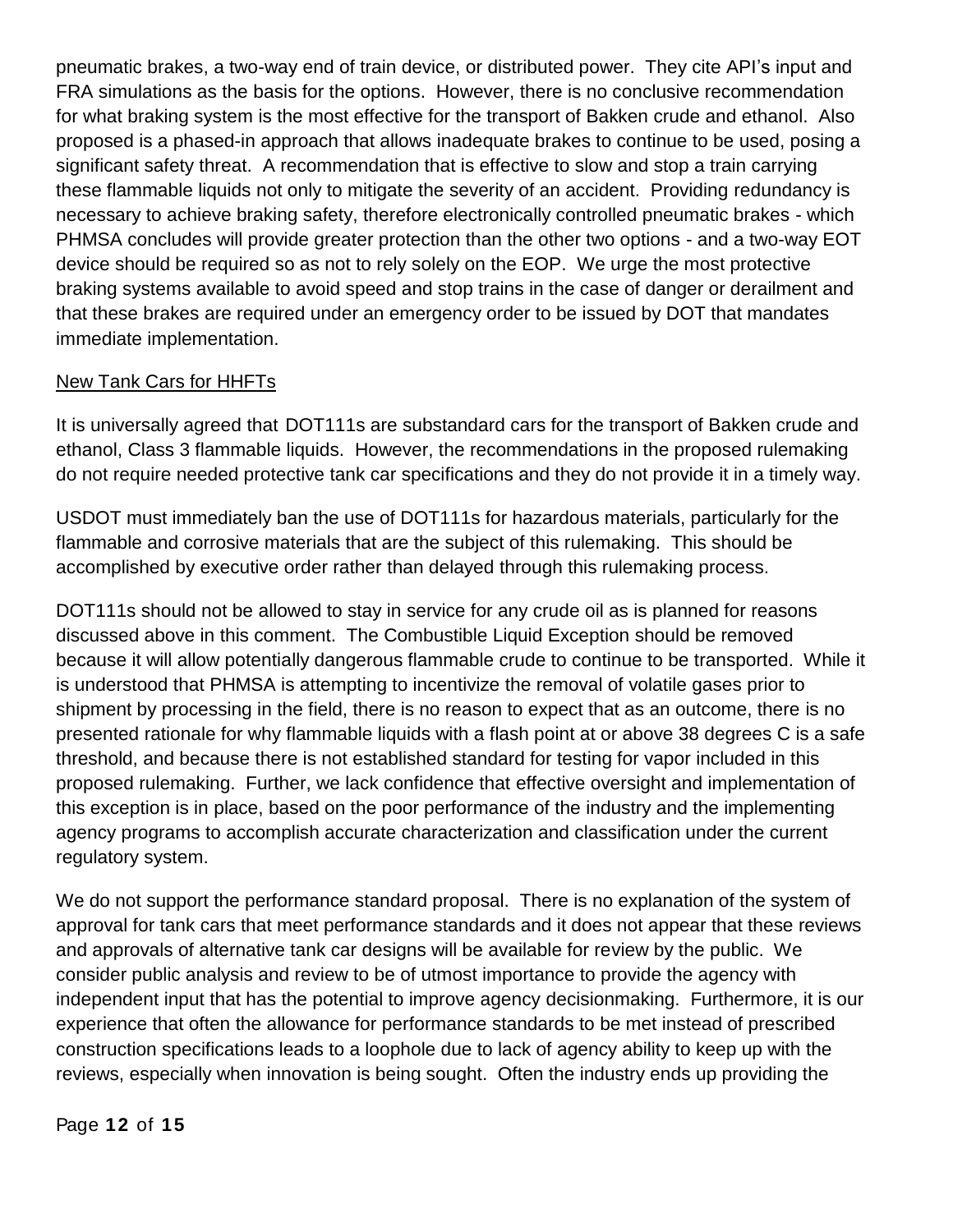expert review and the agency takes their word for it. This can happen when budgets are tight and when the pace of development such as the Bakken crude oil boom occurs.

The unbridled speed of domestic crude oil development has led to poor decisions by USDOT to allow substandard cars to be used, poor operational controls to persist, lack of effective oversight of classification of lading and other problems that have resulted in an unprecedented increase if accidents, oil spill pollution, public health harm and injuries, natural resource damages and even death. The continuing speed of Bakken crude development as discussed above in this comment means that the pressure for the agency to move quickly and to give deference to the industry is likely to continue. This is not the climate in which performance standards should be allowed.

As far as the proposed options and operational measures in this section, there should be no phase-out period for various packing groups regarding the use of DOT111s. The phase-out of the old and the phase-in of the new tank cars is solely based on cost considerations that effect the industry<sup>23</sup>, not based on the costs to the present public and future generations of pollution releases, public health impacts, damaged or destroyed natural resources, and other public values and features.

We question the use of proposed DOT Specification 117 tank cars for Bakken crude oil based on the high vapor pressure and high level of dissolved gases in the oil. It has been suggested by Robert Fronczak of the American Association of Railroads at a National Safety Transportation Safety Board hearing that the safest means of transport could be a pressure car. With the proper control of vapor pressure, more control could be achieved. This option should be pursued in the rulemaking to achieve the safest means of transport. None of the proposed options should be considered until this option has been fully analyzed and considered.

Of the options offered, the only reasonable option offered is Option 1, which will provide the greatest protection. However, this option is not adequate to provide needed safety and pollution prevention. One major flaw in the new specifications for DOT117s is the bottom outlet valve. The bottom outlet valve of the new tank car design must be removed because it is in a vulnerable position that is easily compromised, as illustrated by the pollution release history of these valves. NTSB found these valves to be prone to failing in a train derailment. The Chemical Manufacturers' Association reportedly voluntarily upgraded tank cars carrying hazardous materials decades ago because of the inherent danger they posed. There is no rationale given by USDOT for why this is allowed to remain. USDOT should change the specified proposed construction standard to remove the bottom outlet valve.

Under no circumstances should DOT111s be allowed to be retrofitted. The enhancements needed to address the inherent design flaws and construction materials used in DOT111s (one example is steel that is less strong and less tough than the steel that is proposed to be used in the DOT117s) and the proposed rulemaking does not provide enough retrofitted specifications to

l

 $23$  PHMSA states that they are "aware of, and account for" the costs of tank car replacement at Discussion of Comment s and Sect ion by Sect ion Review (E) a.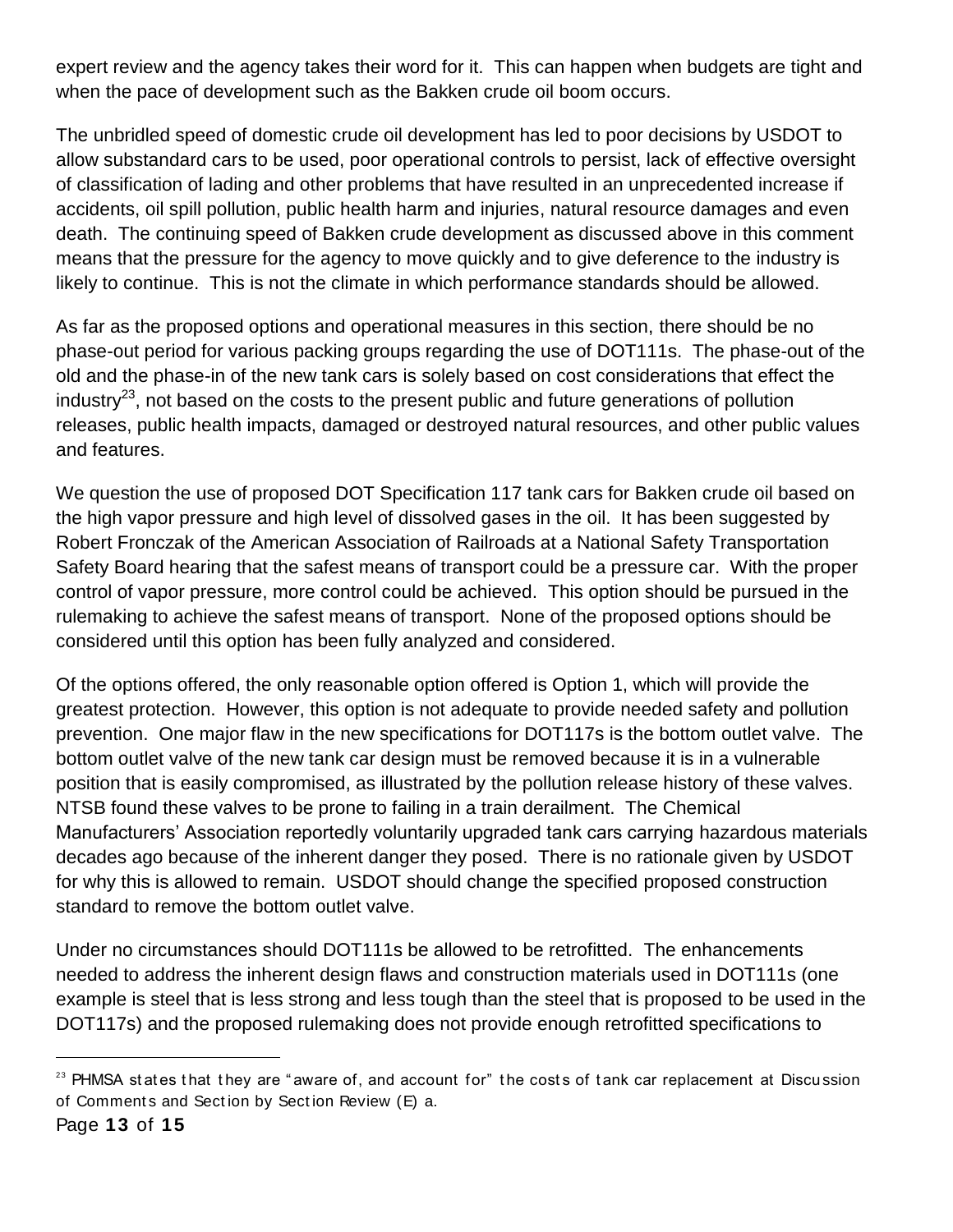make these tank cars equal to Option 1 in terms of safety and reliability. Also, the C-1232 tank car is not acceptable due to design flaws such as the bottom outlet valve, the lack of an enhanced jacket, and the lack of improved performance of the pressure relief valves on the tank car.

USDOT and PHMSA state that the benefits the agencies seek in the selection of an improved tank car is "…the greatest net social benefit, with benefit primarily generated from the mitigation of accident severity", at Discussion of Comments and Section by Section Review (E) a. We consider this to be too low a bar and advocate that the agencies seek to prevent pollution (as PHMSA states as their mission early in the proposed rulemaking) and to avoid accidents and injuries. Unless this higher bar is set, the regulations will not adequately protect the public and our natural resources and assets. The lower bar also allows for less protective measures in tank car design and operational controls. Furthermore, the acceptance of a "net" benefit also calls into question how the agency calculates the public costs of accidents and clean-ups, the long-lasting impacts of pollution from crude-by-rail day to day operations as well as rail incidents and spills, and other harms borne by the public.

An example of the ramifications of a low bar to the proposed rulemaking is the benchmark for thermal protection in the recommended tank car specifications which is based on the survivability time of a tank car of 100 minutes in a pool of fire. This reduces the likelihood but does not prevent tank cars from being heated to an explosive level, a common occurrence when train cars derail and catch fire. The rulemaking should be changed to require greater thermal protection through redundancy of insulation and heat shielding and the other use of materials that retard or contain heat. Other design specifications could also be strengthened to further reduce the likelihood of punctures and uncontrolled value openings which are the common cause of explosions and fire spreading.

An example of the effect of a low bar and a high deference to industry costs over costs borne by the public is that USDOT is not proposing to require additional top fittings for retrofits because of cost. This is despite the fact that valve openings are a major pathway of pollution even during regular operation as discussed above in this comment and because when gases are released through the valves in an accident, it usually causes fire and explosion, as explained by PHMSA.

We conclude that USDOT must immediately ban the use of DOT111s for hazardous materials, particularly for the flammable and corrosive materials that are the subject of this rulemaking. This should be accomplished by executive order rather than delayed through this rulemaking process.

### **Final General Comment**

USDOT must consider crude-by-rail safety and the resulting community and environmental impacts in the context of the development of crude oil, particularly the Bakken crude but also Canadian tar sands crude and other crude that is transported by rail in the United States. The adverse impacts that the nation is experiencing because of increased accidents, spills and other pollution events from crude-by-rail is occurring because of the breakneck speed of shale oil